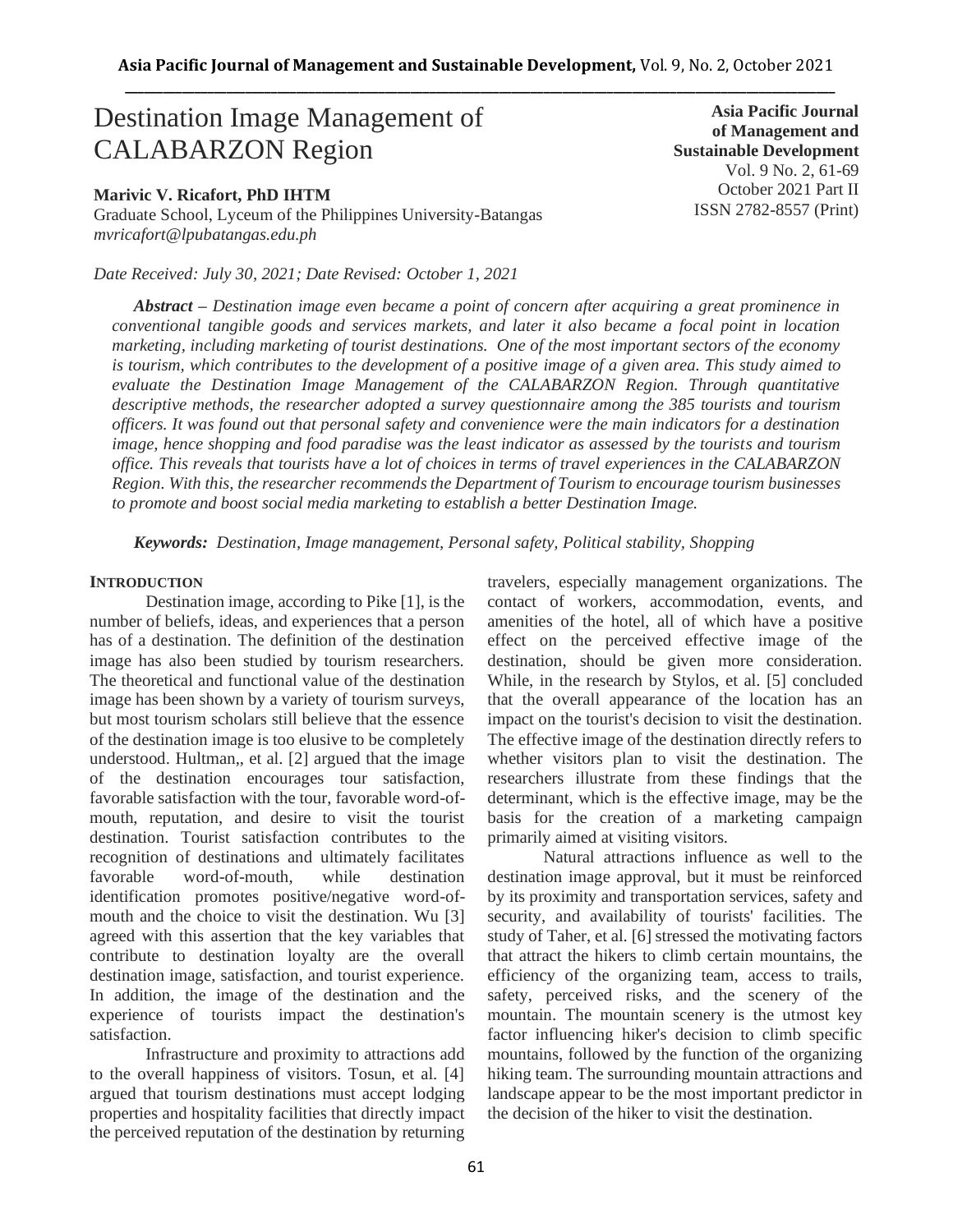Based on the three levels of tourism loyalty, destination image proves to have the highest effect on composite loyalty, it is followed by attitudinal loyalty then behavioral loyalty [7]. The influence of destination image on the satisfaction of tourists as well as the contentment of visitors on a short-term visit was found to be not less significant among adventureseeking tourists unlike passive tourists [8]-[9].

In recent years, the notion of location connection has been one of the most engaging subjects for tourism marketing researchers, according to the Fan and Qiu [10] study. Despite researchers' increased interest, little attention has been paid to the relationship between the image of the destination and the connection to the location. Few studies have explored the impact of different destination image variables on location connection. These variables are critical because to attract prospective tourists, destination managers, and administrators need to make significant efforts to build a favorable image of their resort.

The development of their good image in the eyes of the international community is arguably one of the core goals of any nation [11]. One of the most important sectors of the economy. By highlighting unique tourism items, it is used in the promotion of areas [12]. It may seem difficult to merge tourist and health / medical facilities, but it is a determinant of a creative strategy today [13].

The choices taken by tourists to choose their destinations are guided by their imagination of the deals available, rather than by the actual offers. The unique importance of the image of a tourist destination in the context of creating a competitive advantage is attributed, among other things, to the fact that the image is a competition consideration determined by the deliberate and unintended behavior of individuals working in each tourist destination, as well as by environmental aspects that are outside the control of those entities [14].

To draw tourists, different sites participate in the tourist industry [15]-[14]. Thus, the preferences of tourists to choose their destinations are guided more by their imagination of available deals than by actual offers [16]. For destinations vying to attract tourists [17]-[1]- and destination advertisers attempted to manipulate that image, creating a distinctive and competitive image became critical [18]-[14]. Informing the image of a location, geographical education plays an incredibly important part. Therefore, it is concerning that the way tourist destinations are portrayed in geographical textbooks and their effect on the appearance of these destinations has so far not been the focus of rigorous empirical study.

One of the problems that are especially important for the use of the image in properly creating a strategic role of a tourist destination is to consider the existence of dependent and independent variables in the process of image creation of a tourist destination. In literature, the process of image forming of a tourist destination is characterized as the development of an image of mental ideas, the portrayal of a tourist destination based on knowledge given by image formation agents and chosen by a particular individual [19]-[14].

CALABARZON as a tourism destination is attractive and competitive, it has a lot of strengths and a fair share of weaknesses, but its effort is still not enough to be consistently considered as a travel destination. Indeed, CALABARZON is a beautiful tourist destination but why it is not the best / first choice of many tourists. Perhaps one of the most critical factors in forming a popular tourist destination is the visual appearance of a location, as visitors would judge a destination in a matter of seconds upon arrival.

# **OBJECTIVES OF THE STUDY**

This study aimed to assess the image management of the tourist destination in terms of leisure and tourist amenities, shopping and food paradise, residents and nightlife, political stability, adventure and weather, local culture, cleanliness, and personal safety and convenience.

# **MATERIALS AND METHODS**

# **Research Design**

The study used a quantitative descriptive research method in gathering data, describing the essential components or variables to establish the relevant evidence and to validate the destination image management of the CALABARZON Region.

# **Participants**

The respondents of the study were the tourists who visited the famous tourist destinations in CALABARZON, the local community, and the tourism officers. Selected tourists who are visiting the tourist destinations answered the questionnaire. There was a total sample of 385 respondents who answered the questionnaire. The number of respondents was computed using Raosoft based on the number of tourist arrival of 2018 based on the documents gathered from the DOT Region IV-A: CALABARZON. In addition, the respondents were stratified randomly allocated per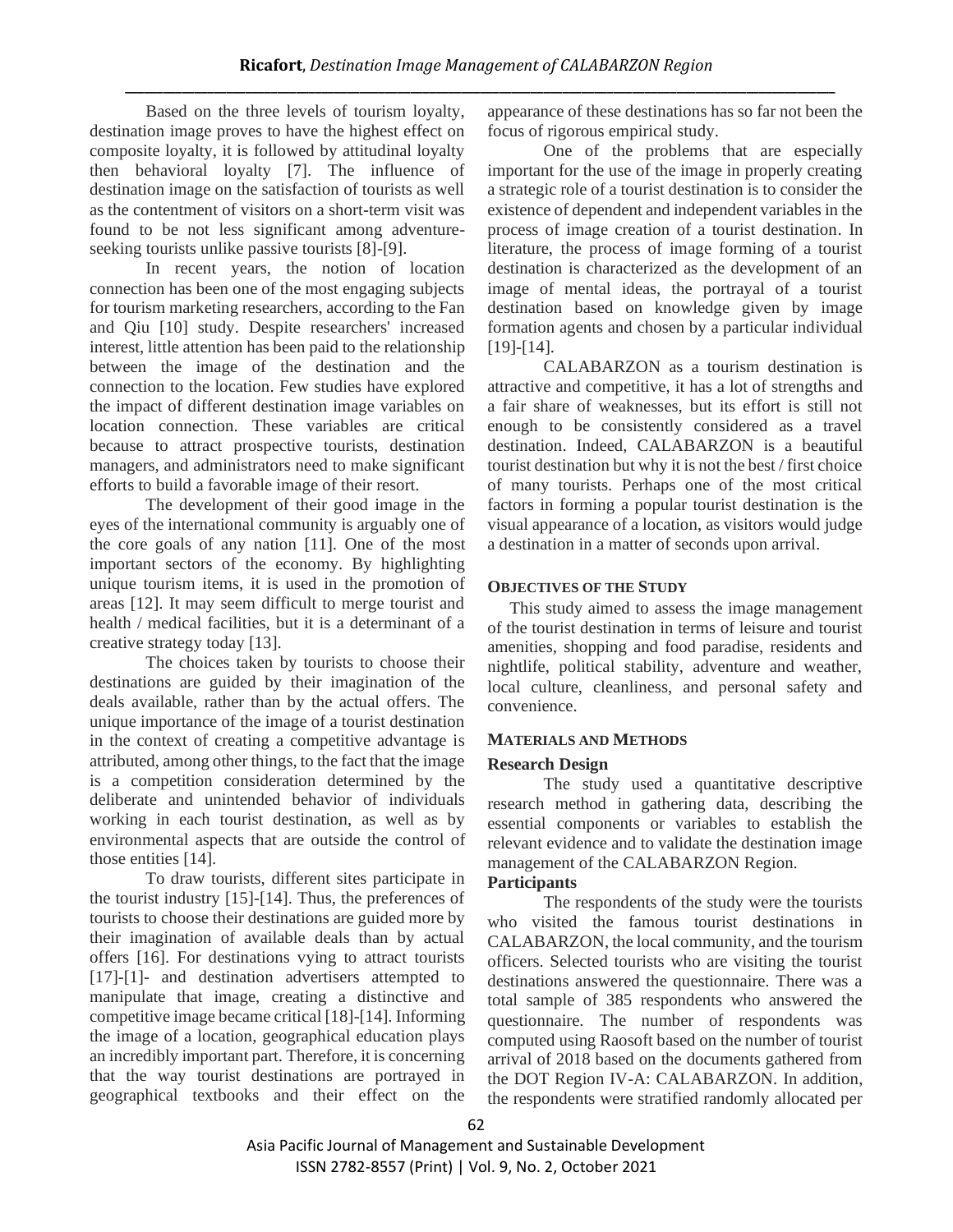tourist destinations in CALABARZON. The researcher would like to ensure that groups of interest or subsections of the population considered important for the study are adequately represented. For this study, the statistician advised an equal and reasonably precise estimate for each province of the total population.

# **Data Gathering Instrument**

The instrument used was an adapted questionnaire from a previous study with Cronbach Alpha Result. The researcher modified it to tailor fit based on the present time. The survey instrument aims to determine the image management of the tourist destination in terms of leisure and tourist amenities, shopping and food paradise, residents and nightlife, political stability, adventure and weather, local culture, cleanliness, and personal safety and convenience. The instrument from the study Singapore's Image as a Tourist Destination. Items have been grouped into factors measured using Cronbach's alpha tests. The results are as follows leisure and tourist amenities (0.828); shopping and food paradise (0.800); residents and nightlife (0.828); political stability (0.771); adventure and weather (0.516); local culture (0.857); cleanliness (0.646) and personal safety and convenience (0.500).

# **Data Gathering Procedure**

The data gathered from five famous provinces in Region IV-A: CALABARZON were based on the tourist arrival of the year 2018 documented by DOT Region IV-A. After the collection of data, it was tallied, encoded, and analyzed using different statistical tools such as frequency distribution, weighted mean, and independent sample t-test and analysis of variance (ANOVA) and Pearson-r.

# **Data Analysis**

This study used different statistical tools such as frequency distribution, weighted mean, and independent sample t-test and analysis of variance (ANOVA) and Pearson-r. The answers were determined by obtaining the general average as shown by the weighted mean, while the distribution of frequency is a measure of a certain portion of the total number of visitors. The data were analyzed using theStatistical Package for Social Sciences (SPSS).

# **Ethical Consideration**

The researcher prioritized and assured the welfare of the participants. Before the study, full approval was received from the participants. All gathered data were treated with the utmost confidentially. The results were utilized for academic purposes only. In compliance with the Data Privacy Act of 2012 and to ensure full confidentiality, the research provided a consent form before the respondents accomplished the survey questionnaire voluntarily and no personal opinion was solicited, while all the results were treated and analyzed with full protection and confidentiality.

# **RESULTS AND DISCUSSION**

| Table 1. Image management of the tourist destination in |
|---------------------------------------------------------|
| terms of Leisure and Tourist Amenities                  |

| <b>Leisure and Tourist Amenities</b>   | <b>WM</b> | VI.          |  |
|----------------------------------------|-----------|--------------|--|
| 1. There are many interesting and      |           |              |  |
| relaxing places within the 3.53 SA 2   |           |              |  |
| tourist destination.                   |           |              |  |
| 2. There is a lot of natural scenic    |           |              |  |
| beauty within the tourist 3.64 SA 1    |           |              |  |
| destination.                           |           |              |  |
| 3. There are many packaged tours       | 3.29 A 4  |              |  |
| available.                             |           |              |  |
| 4. Good tourist facilities and         |           |              |  |
| services are available within 3.32 A 3 |           |              |  |
| the tourist destination.               |           |              |  |
| <b>Composite Mean</b>                  | 3.45      | $\mathbf{A}$ |  |

*Scale: 3.50-4.00: Strongly Agree (SA); 2.50-3.49: Agree (A); 1.50- 2.49: Disagree (DA); 1.00-1.49: Strongly Disagree (SD)*

Table 1 presents the image management of the tourist destination in terms of leisure and tourist amenities. The composite mean score of 3.45 depicts that the respondent positively agreed on leisure and tourist amenities.

As observed in the table, there is a lot of natural scenic beauty within the tourist destination (3.64), ranked first verbally interpreted as strongly agree. Tourists have lots of choices in terms of travel experiences in the regions, including extreme nature adventure in Rizal and Laguna, water sports in Cavite, beach-hopping in the Quezon province, and visiting pilgrimage and historical sites in Rizal and Batangas. Cavite also boasts of leisure estates and golf courses. For their historical assets, Corregidor Island and Aguinaldo Shrine remain popular landmarks among war veterans, students, and local tourists. Agri-tourism is fast becoming an endeavor in the province. Laguna Province is endowed with numerous hot springs, waterfalls, and forest areas mostly found in Calamba City, Los Baños, and Pagsanjan, Majayjay, Nagcarlan, and Pangil. Moreover, Mt. Makiling Forest Reserve located in the province is identified as the key ecotourism site in CALABARZON.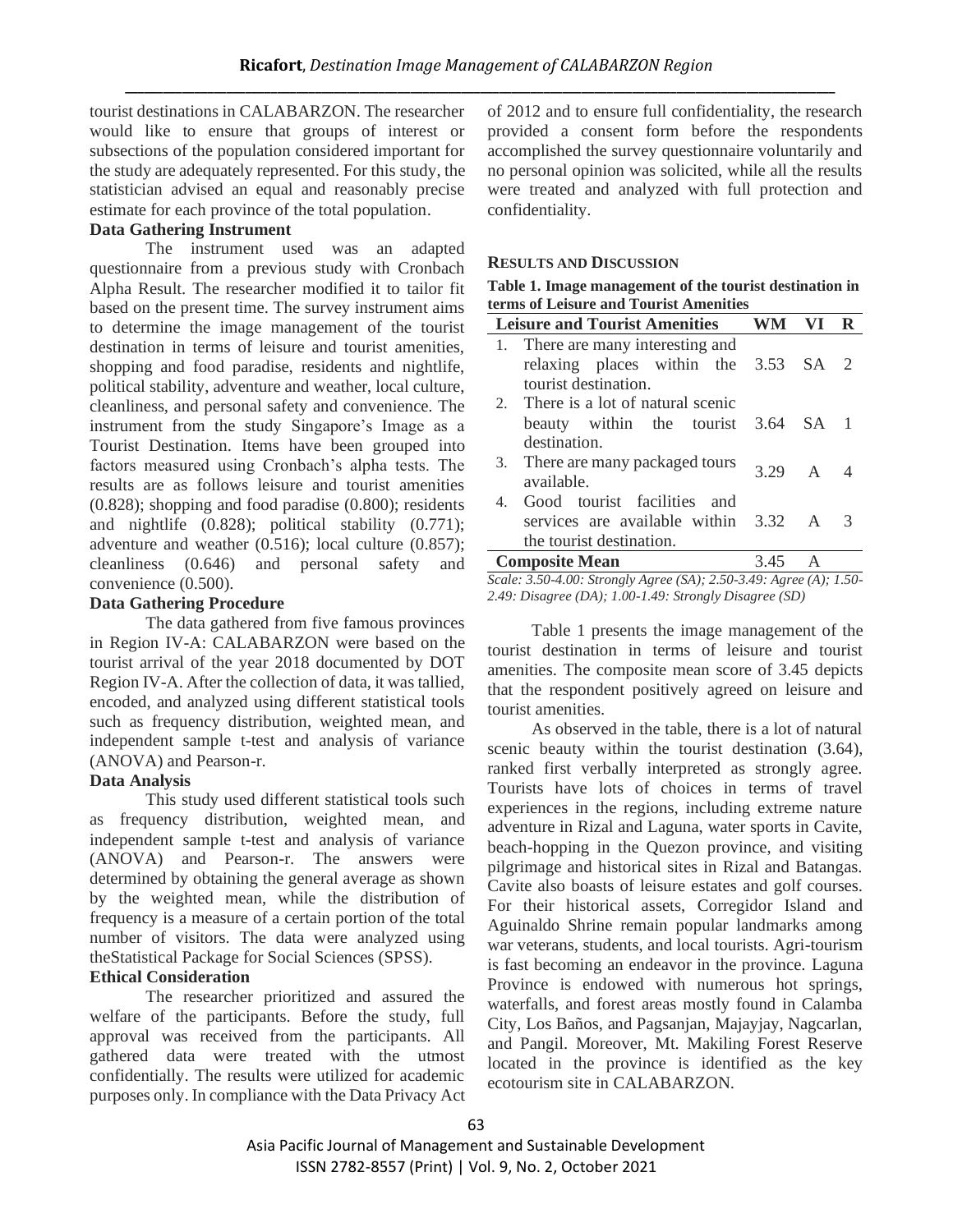Another eco-tourism site in the province is the Tayak Hill located in the municipality of Rizal. Taal Volcano and Protected Landscape (TVPL) is an icon of the Batangas Province, which is usually clustered with the neighbor Tagaytay City. The Bird Sanctuary in San Nicolas is one of the attractions around Taal Lake and Volcano Island, aside from mountain trekking and horseback riding in the area. Lobo, Batangas is also identified as an ecotourism site in Batangas. This complements the nearby town of San Juan, which presents various water activities. Nasugbu, Mabini, and Calatagan towns are also endowed with scuba diving sites and swimming areas. National shrines and landmarks also abound in the province of Batangas.

The natural scenery is ranked second most important in explained variance. A growing trend in the tourism sector and tourism development has spawned the concept of right and actively help sustain the use of culture and nature sustainably by considering the socalled pillars of sustainable tourism, namely the local economy, environment, and social culture [20].

Last in the rank is that there are many packaged tours available with the weighted mean of 3.29 verbally interpreted as agreeing. With the emerging online travel websites, it is very convenient for people to book on their own instead of purchasing a package tour from a travel agency. There is also an online travel agency offering tour packages available to tourists year-round.

For decades, the package tour sector has dominated the international travel industry and remains one of the largest travel agencies worldwide today. Thus, tourism attraction operators must prepare and introduce creative approaches to draw consumers. They are starting to deliver previously inaccessible experiences, including imaginative services and goods that compel visitors to (co) imaginatively produce experiences. In terms of arranging and performing package tours, expected growth in the sector also provides significant opportunities for travel agencies [21].

Table 2 presents the image management of the tourist destination in terms of shopping and food paradise. The composite mean score of 3.22, signifies that the respondents positively agreed on shopping and food paradise. As shown in the table, there are a wide variety of good quality products available within the tourist destination (3.41) ranked first and verbally interpreted as agree. The tourism sector is one of the most important sectors in many local economies as it provides a variety of good quality products available within the tourist destination.

|  | Table 2. Image management of the tourist destination in |
|--|---------------------------------------------------------|
|  | terms of Shopping and Food Paradise                     |

|    | <b>Shopping and Food Paradise</b>                    | WM VI R |  |
|----|------------------------------------------------------|---------|--|
|    | The tourist destination has a                        |         |  |
|    | cosmopolitan city for shopping $3.23 \text{ A}$ 2    |         |  |
|    | and food store                                       |         |  |
| 2. | There are a wide variety of good                     |         |  |
|    | quality products available within $3.41 \text{ A}$ 1 |         |  |
|    | the tourist destination                              |         |  |
|    | 3. Availability of exotic food                       |         |  |
|    | within the tourist destination                       | 301 A 3 |  |
|    | <b>Composite Mean</b>                                |         |  |

*Scale: 3.50-4.00: Strongly Agree (SA); 2.50-3.49: Agree (A); 1.50- 2.49: Disagree (DA); 1.00-1.49: Strongly Disagree (SD)*

Cavite's pride is the artisanal wines and heady brews; Laguna is immersed with cultural attractions such as embroidery, woodcarving, footwear making, and paper mache; Batangas basics include tapang taal, barong, and the iconic knife called balisong; Rizal has suman, rice cakes, and cashew nuts; and Quezon has lambanog, kiping, and longganisang Lucban. Leading provinces in agribusiness are Bulacan, Laguna, Batangas, and Pampanga. CALABARZON together with central Luzon supplies food to over 12 million people living in Metro Manila as reported based on the Philippine Statistical Authority. The region is even considered as the top supplier of food before Central Visayas and Davao.

With the exponential development of the global tourism sector, shopping has been a major economic contributor to the tourism and retail sectors as one of the favorite habits of visitors. It is necessary to recognize the expenditure habits of tourists for tourist destinations, especially those where tourism revenues are a major contributor to the local economy, to increase overall revenue.

Last in the rank is that there is an availability of exotic food within the tourist destination with the weighted mean of 3.01, which is verbally interpreted as agree. Food is a central part of our history, culture, and daily life. And referring to exotic food, this may have ranked last since most of the tourists may not that be adventurous to try exotic food. Food is a central part of the region's history, culture, and daily life. And referring to exotic food, this may have ranked last since most of the tourists may not be adventurous to try exotic food. But if the tourist is in for exotic food and if they are feeling adventurous, dine at this famed exotic restaurant at Balaw Restaurant in Angono, Rizal. A must-try is the crocodile meat, they even serve bayawak and frog dishes to name a few.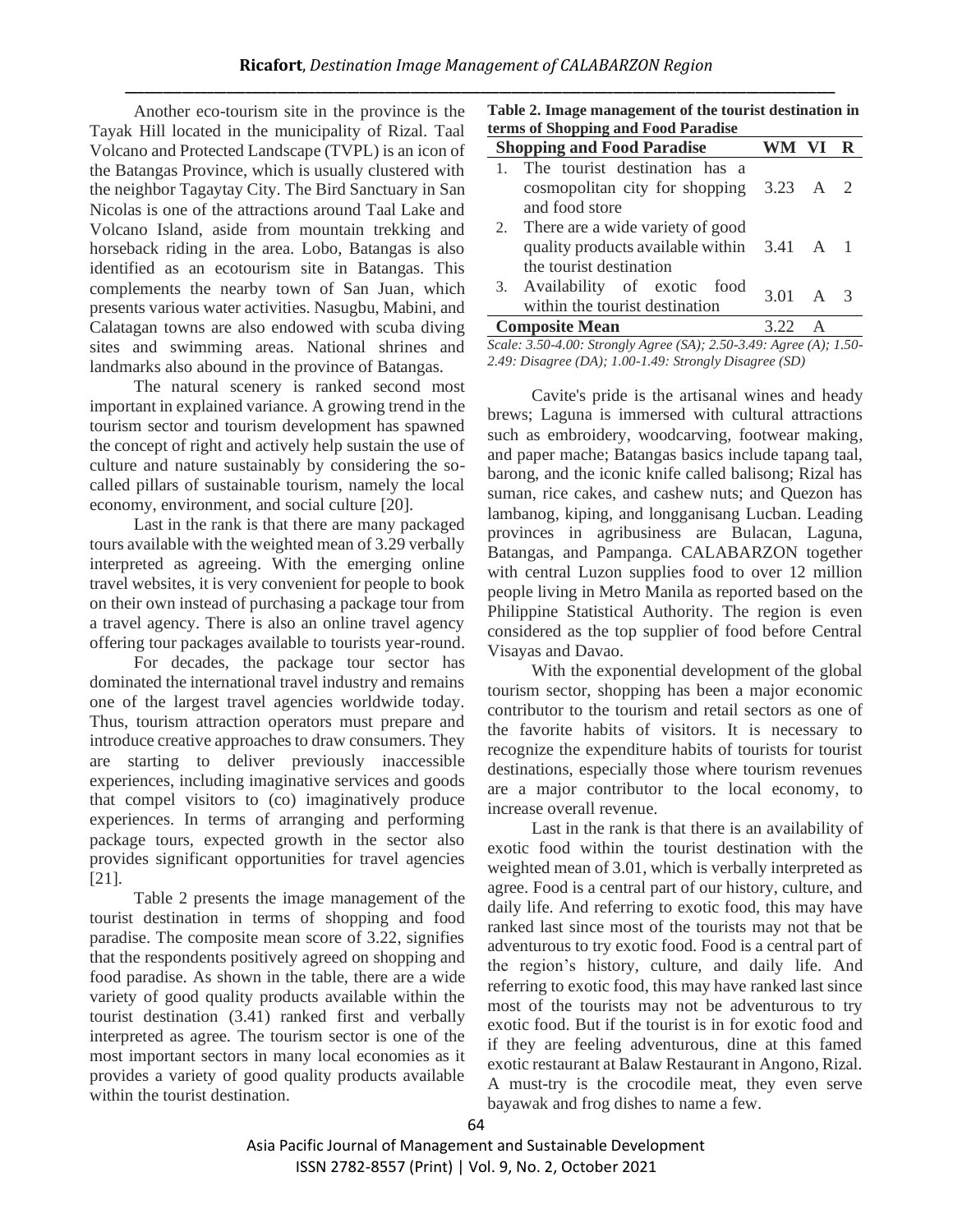Access to and ingestion of food by customers can reshape identity and cultural class. Showing culinary prowess will bring honor and appreciation. With pricey, unusual, and exotic foods advertised for their authenticity, local character, and cultural identification, food could become a luxury. For all countries targeting high-value tourism, affluence is a core component of destination policies [22]. Long [23] has reported that suppliers in the industry prefer to endorse luxury, gourmet, and "memorable" dining experiences qualities that appear the reverse of comfort food.

**Table 3. Image management of the tourist destination in terms of Local Residents and Nightlife**

|    | <b>Local Residents and Nightlife</b> |              |                                   |     |            | R              |     |
|----|--------------------------------------|--------------|-----------------------------------|-----|------------|----------------|-----|
|    |                                      |              | 1. Tourist destination has a good |     |            |                |     |
|    | nightlife                            |              |                                   |     | 3.04       | A              | -5  |
|    |                                      |              | 2. The local people are friendly  |     | 3.57 SA    |                | 2   |
| 3. |                                      |              | The local people                  | are |            |                |     |
|    | courteous                            |              |                                   |     | 3.47 A 3.5 |                |     |
|    |                                      | 4. The local | people                            | are |            |                |     |
|    |                                      | hardworking  |                                   |     | 3.65       | <b>SA</b>      |     |
|    |                                      |              | 5. The local people are honest    |     | 3.47       | $\overline{A}$ | 3.5 |
|    | <b>Composite Mean</b>                |              |                                   |     | 3.44       | А              |     |

*Scale: 3.50-4.00: Strongly Agree (SA); 2.50-3.49: Agree (A); 1.50- 2.49: Disagree (DA); 1.00-1.49: Strongly Disagree (SD)*

Table 3 shows the Image management of the tourist destination in terms of residents and nightlife. The composite mean score of 3.44 depicts that the respondent positively agreed on shopping and food paradise.

As shown in the table, the local people are hardworking (3.65) ranked first and verbally interpreted as strongly agree. Being hardworking is one of the Filipino traits that anyone can be proud of. The residents, amidst hardships and challenges, are trying their best to get a living through their jobs and small business as it is not only their responsibility, but it is also what they are passionate about. Even though numerous respondents in the study of Jamal and Camargo [24] mentioned residents were "hospitable", "hardworking", "noble", "honest" and "respectful", also there was additionally common opinion that residents were uneducated, unqualified, and unable to make informed decisions. Furthermore, having this trait will also reflect on the physical environment in the tourist destination, which is very evident in the image management in the CALABARZON Region.

It was followed by local people being friendly (3.57) verbally interpreted as strongly agree. Hospitality Industry has this symbol pineapple, which represents warmth, generosity, and friendliness. Residents that are characterized being friendly is one important factor for tourists and visitors to return to a destination. It is also the campaign of the Department of Tourism that is more fun in the Philippines mainly because the residents are friendly and fun to be with. The seven key drivers of tourism are nature and landscape, traditional regional dishes, regional wines, hotel and restaurant staff friendliness, winery staff friendliness, hotel and restaurant staff skills, and winery staff skills [25].

Last in the rank is that the tourist destination has a good nightlife, with the weighted mean of 3.04 and verbally interpreted as agree. CALABARZON may be classified as a provincial type of location that does not normally offer nightlife as compared to Metro Manila and other places. Families and other residents are more conservative and, in some places, there are individually imposed curfews for the sake of their safety. This may also affect the tourism activity and most of the activities are done during the day and not at night. However, there are just a few places in the region that offer night activities, especially those of coastal areas and cities. It is evident in the study of Wu, et al. [26] that night markets have attracted the interest of several tourists.

| Table 4. Image management of the tourist    |  |
|---------------------------------------------|--|
| destination in terms of Political Stability |  |

|  | <b>Political Stability</b>                                      | WM VI R                |  |  |  |  |
|--|-----------------------------------------------------------------|------------------------|--|--|--|--|
|  | 1. The tourist destination is a<br>politically stable province. | $3.42 \quad A \quad 2$ |  |  |  |  |
|  | 2. The tourist destination is a<br>progressive province.        | $3.01 \quad A \quad 3$ |  |  |  |  |
|  | 3. The tourist destination is an<br>orderly province.           | $3.55$ SA 1            |  |  |  |  |
|  | <b>Composite Mean</b><br>3.32                                   |                        |  |  |  |  |

*Scale: 3.50-4.00: Strongly Agree (SA); 2.50-3.49: Agree (A); 1.50- 2.49: Disagree (DA); 1.00-1.49: Strongly Disagree (SD)*

Table 4 portrays the image management of the tourist destination in terms of political stability. The composite mean score of 3.32 implies that the respondent positively agreed on political stability. As presented in the table, tourist destination is an orderly province (3.55) ranked first verbally interpreted as strongly agree. Discipline is one of the traits that each tourist destination is portraying. Following the set of rules and regulations is continuously monitored and evaluated by the local government unit and even the residents and the tourist to ensure that the region may be considered as an orderly province.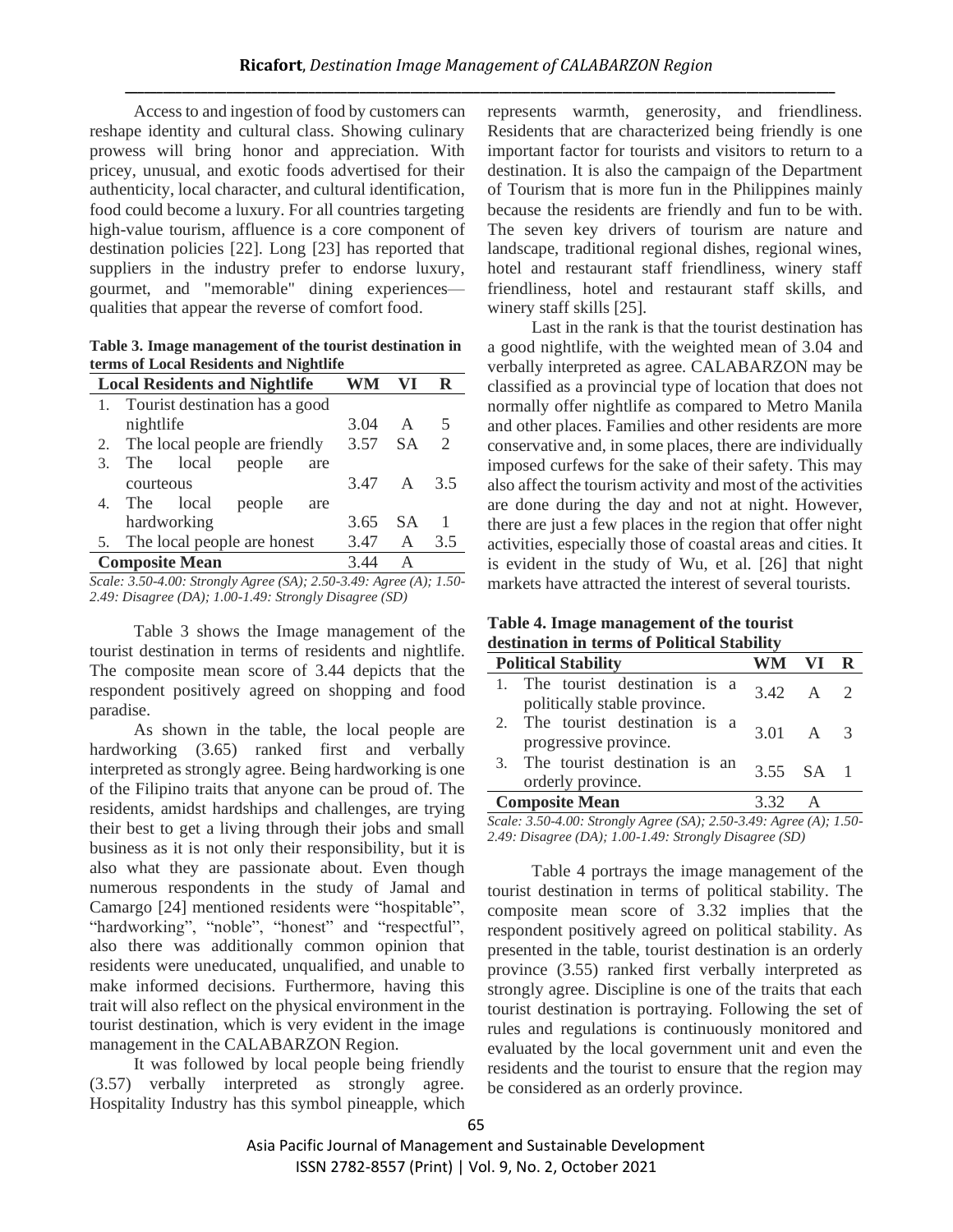Saarinen [27] affirms that part of the tourism planning is to 'anticipate and regulate change in a tourist destination to promote orderly development to increase various benefits of the development process may it be socially, economically and most importantly, environmentally. Being home to many tourist spots is one of the reasons that carries the region to be diverse. Known for its white beaches, cultural legacy sites dating back to the Spanish era, marine sanctuary, majestic mountains, among others, the region is a popular spot to many local and international travellers.

Last in the rank is that the tourist destination is a progressive province with the weighted mean of 3.01, which is verbally interpreted as agree. The CALABARZON region includes Cavite, Laguna, Batangas, Rizal, and Quezon. It is considered as one of the most inhabited regions of the country after Metro Manila. Also, in agriculture, CALABARZON is known for its wide contribution with at least 40% of the country's total production of the food supply. Leading provinces in agribusiness are Batangas, Laguna, Bulacan, and Pampanga. CALABARZON together with central Luzon provides food to over 12 million people living in Metro Manila as reported based on the Philippine Statistical Authority. The region is even recognized as the top supplier of food before Central Visayas, and Davao. Militating against improvement and development in the tourism sector is very evident as a new industrial sector, constantly striving to maintain its significance and to be well known and recognized as a significant industry through a progressive development plan [28].

**Table 5. Image management of the tourist destination in terms of Adventure and Weather**

| <b>Adventure and Weather</b>                       | WM.       | - VI |  |
|----------------------------------------------------|-----------|------|--|
| 1. The holiday in the tourist                      |           |      |  |
| destination is a real $3.41$ A 2                   |           |      |  |
| adventure.                                         |           |      |  |
| 2. Tourist destination<br>has<br>pleasant weather. | 3.51 SA 1 |      |  |
| <b>Composite Mean</b>                              |           |      |  |

*Scale: 3.50-4.00: Strongly Agree (SA); 2.50-3.49: Agree (A); 1.50- 2.49: Disagree (DA); 1.00-1.49: Strongly Disagree (SD)*

Table 5 presents the image management of the tourist destination in terms of adventure and weather. The composite mean score of 3.46, depicts that the respondent positively agreed on adventure and weather. As shown in the table, the tourist destination has pleasant weather (3.51) verbally interpreted agree, ranked first. Strategically located in the south of Metro Manila, resting on the southwestern part of Luzon, CALABARZON offers a perfect combination of conveniences of living in a green urban setting with friendly access to the metropolitan and the same time in the business hubs. One of the main determinants of whether visitors opt to visit the destination is the weather pattern. Temperature, average sunny hours, the volume of precipitation are possible variables impacting the market or supply-side elements of leisure industries such as the choice of tourist destination, the ability of visitors to visit, frequencies of engagement, infrastructure, and facilities [29]. Weather and atmosphere are also heavily affected by visitors, as these affect destination choices, travel schedule, and satisfaction with trips [30].

It was followed by an indicator, the holiday in the tourist destination is a real adventure (3.41) verbally interpreted as agree. When it comes to the hospitality industry, the increasing demand for developments and rapid urbanization are even noted in the region. Named as the "new jewel of the Philippine real estate industry", CALABARZON is eyed by many developers and investors for their real estate developments and businesses. Adventure tourism at present is one of the progressive areas of the tourism industry. It tends to give priority and focus on the probable risk element, and the other hand, in terms of the environment that is rarely considered. This concern has a massive implication not only for the tourism sector but more so with the image management of the destination [31].

**Table 6. Image management of the tourist destination in terms of Local Culture**

| <b>Local Culture</b>                                                            | WM VI R   |  |
|---------------------------------------------------------------------------------|-----------|--|
| 1. The architectural styles of the<br>buildings are like those in your 3.38 A 2 |           |  |
| place.<br>2. The lifestyle and customs are<br>like those in your place.         | 3.52 SA 1 |  |
| <b>Composite Mean</b>                                                           | 3.45      |  |

*Scale: 3.50-4.00: Strongly Agree (SA); 2.50-3.49: Agree (A); 1.50- 2.49: Disagree (DA); 1.00-1.49: Strongly Disagree (SD)*

Table 6 presents the image management of the tourist destination in terms of local culture. The composite mean score of 3.45, depicts that the respondent positively agreed on local culture.

As revealed in the table, the lifestyle and customs are similar to those in your place (3.52) ranked first and verbally interpreted as agree. Cavite province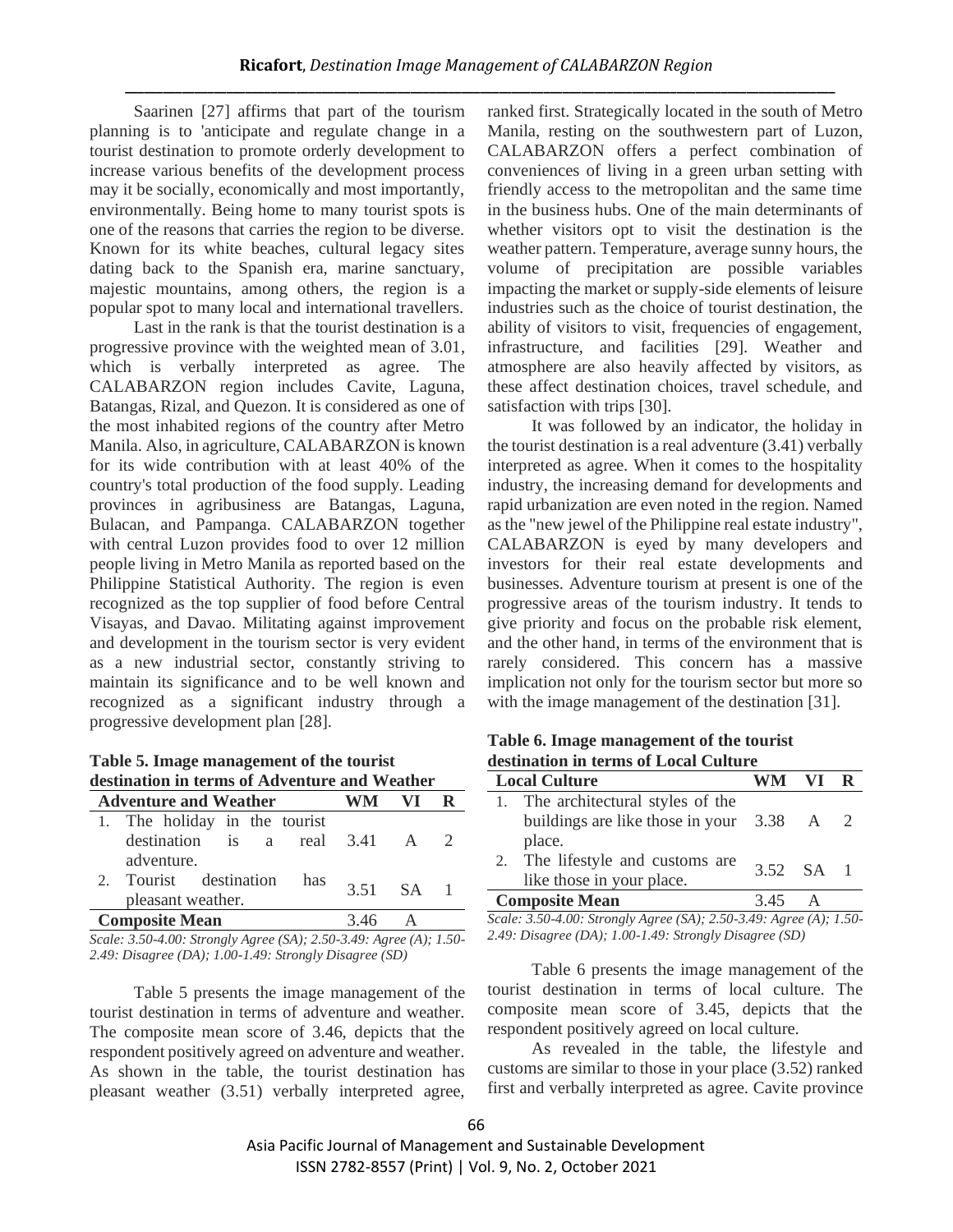is considered the "Historical Capital of the Philippines" as it played a crucial role in the Philippine Revolution in 1898. Whereas in Batangas, the Cultural Heritage Town is Taal; and Rizal, which is named after the national hero Jose Rizal, also has a long historical root. This only proves that in terms of local culture, the region truly has a good image in terms of lifestyle and customs. The lifestyles of consumers underlie their actions in international and domestic travel, and this information should be used instead of demographic information for a market segmentation strategy in tourism [32].

It was followed by the architectural styles of the buildings, which are like those in your place with the weighted mean of 3.38 verbally interpreted as agree. With that of the architectural styles of the buildings and fascinating infrastructure, genuinely the destination image of CALABARZON is highly prominent. To name a few of the most prominent designs in the region are its famous churches such as the Minor Basilica of Saint Martin de Tours and Saint John the Baptist Parish. With the wealth of tourism, agriculture, and trading, it is no surprise that CALABARZON plays a very important contribution to the Philippine economy then is dependably regarded as well as the top wealthiest provinces in the country. With that of the architectural styles of the buildings and fascinating infrastructure, genuinely the destination image of CALABARZON is highly prominent. Strong architecture is crucial to economic development and tends to drive tourism and spending on tourism [33]. Furthermore, the fact that ancient theatres have been designed in places of excellent beauty enriches the visitor's view of nature and scenery [34].

**Table 7. Image management of the tourist destination in terms of Cleanliness**

| The tourist destination is clean<br>and green.<br>2. There are many gardens and | 3.48 A 1       |  |  |  |
|---------------------------------------------------------------------------------|----------------|--|--|--|
|                                                                                 |                |  |  |  |
| parks in the tourist destination.                                               | $3.41 \quad A$ |  |  |  |
| <b>Composite Mean</b><br>3.44<br>$\mathbf{A}$                                   |                |  |  |  |

*Scale: 3.50-4.00: Strongly Agree (SA); 2.50-3.49: Agree (A); 1.50- 2.49: Disagree (DA); 1.00-1.49: Strongly Disagree (SD)*

Table 7 presents the image management of the tourist destination in terms of cleanliness. The composite mean score of 3.44, denotes that the respondent positively agreed on cleanliness. As seen in the table, tourist destination is clean and green (3.48) ranked first and verbally interpreted as agree.

With the priority directives of DENR Secretary Roy Cimatu to stay focused on implementing DENR laws to ensure "clean air, clean water, and clean beaches" anywhere in the region where they are assigned. By practicing cleanliness and efficient waste disposal at visitor attractions, City Ordinances No. 163- 91 and 640 have enriched the lives of communities. The passage of City Ordinances on the quest for cleanliness has played an important part in successfully handling waste. For two decades until the present, the main position of having a good political will in the local government has firmly preserved its best practices [35]. In addition, the rising number of environmental issues of tourists, such as orderliness and cleanliness, can also be included in the collection of rules in every tourist destination [36].

Last in the rank is that there are many gardens and parks in the tourist destination with the weighted mean of 3.41 verbally interpreted as agree. CALABARZON may be considered as one of the highly renowned and truly interesting regions in the country, with an amazing diversity of geography, history, culture, and lifestyles.

The plants have an opportunity to function as botanical tourism in which, by preserving the gardens and parks in the destination, many various types of tourism activities can be carried out [7]. Having these parks and garden may attract nature lover tourists at it brings freshness and calmness to one's soul. Park tourism may provide natural, cultural, and social values develops in a clean environment, and provides economic benefits to any tourist destination [37].

**Table 8. Image management of the tourist destination in terms of Personal Safety and Convenience**

| Personal Safety and Convenience WM VI R                        |           |  |  |
|----------------------------------------------------------------|-----------|--|--|
| The tourist destination is a safe.<br>place to visit.          | 3.58 SA 1 |  |  |
| Tourist destination has a well-<br>developed transport system. | 3.39 A 2  |  |  |
| <b>Composite Mean</b><br>3.49                                  |           |  |  |

*Scale: 3.50-4.00: Strongly Agree (SA); 2.50-3.49: Agree (A); 1.50- 2.49: Disagree (DA); 1.00-1.49: Strongly Disagree (SD)*

Table 8 presents the image management of the tourist destination in terms of personal safety and convenience. The composite mean score of 3.49 depicts that the respondents positively agreed on personal safety and convenience.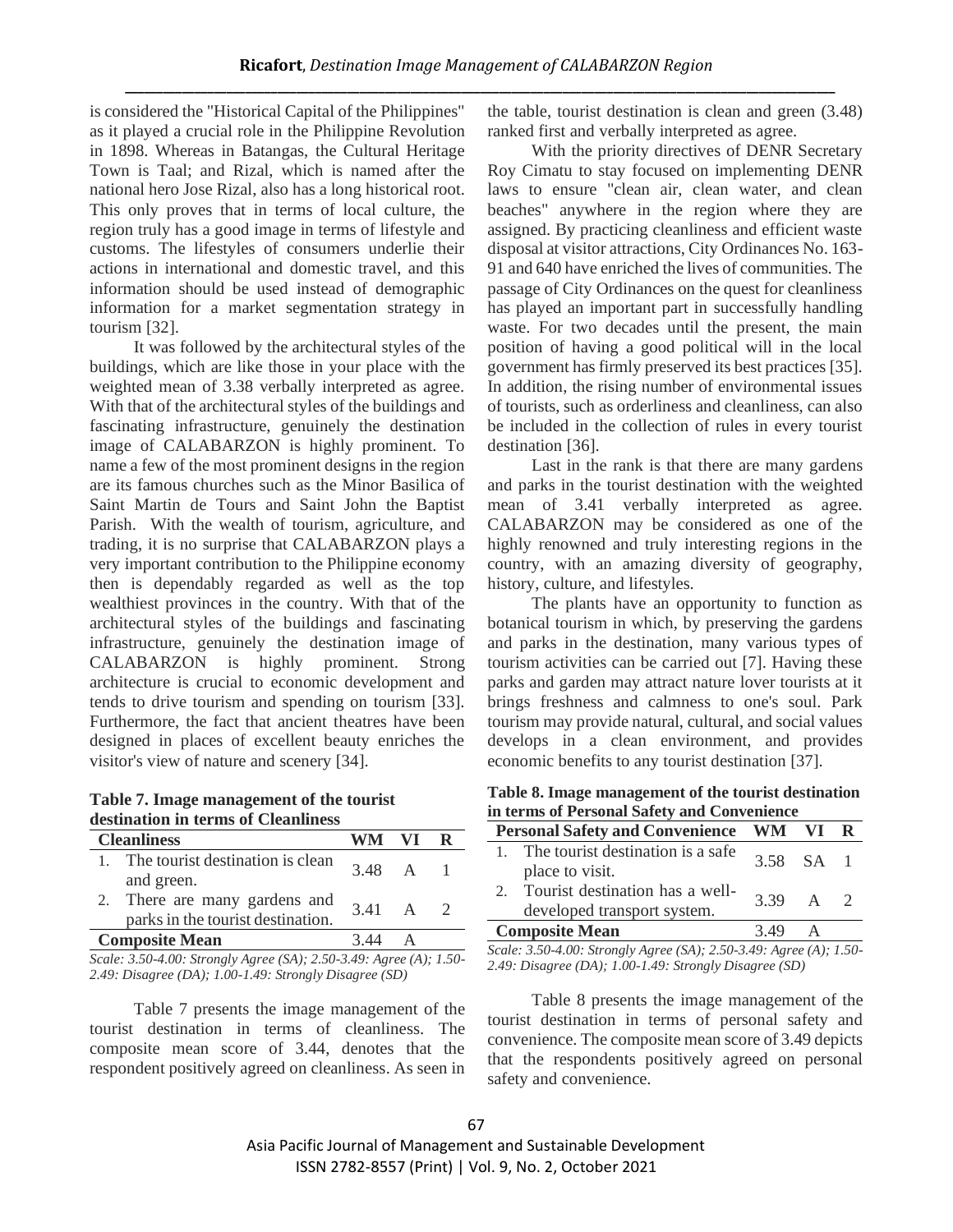As shown in the table, tourist destination is a safe place to visit (3.58) ranked first and verbally interpreted as strongly agree. Traveling through the CALABARZON region is a unique, once-in-a-lifetime experience. The amazing blend of cultural, natural, culinary, artistic, and adventurous encounters you are bound to have will create everlasting memories. However, there are genuine concerns about safety and security in some parts of the region and visitors should ensure that they take all the necessary precautions. There is a Tourism Police program to ensure the safety of the destination and ensure security among the tourists.

Visitor risk management poses major obstacles for administrators of protected areas when they need to reconcile the usability of tourists' nature-based interactions with their ethical risk management obligations [38]. Then, as a result, tourism destination management needs to view the safety and security from the perspective of the visitor, which may be emphasized through the approaches the risks and hazards, including creating assumptions on visitors' skills, experience, and behavior.

Last in the rank is that tourist destination has a well-developed transport system with the weighted mean of 3.39 verbally interpreted as agree. Because of its proximity to the national capital, CALABARZON has seen steady industrial growth and urbanization in recent years. But the local culture is still very much alive. Historical landmarks, monuments, old churches, and shrines dot the region's landscape. The local culture is still very much alive, though. The region's landscape is dotted with ancient buildings, temples, old churches, and shrines. Through the transportation infrastructure, having the South Luzon Express Way, it is truly convenient to visit the place.

Tourists are dependent on the transport infrastructure available at the destination because of the features of tourism operations at the destination (e.g., long-distance travel, remote locations, difficult roads, access limits, and point-to-point distances) and personal limitations (e.g., physical capabilities and safety). In addition, it was also observed that proximity to tourist attractions and transportation services were significant factors affecting hotel locations. These qualities and resources are also assumed to affect all the utility roles of the visitors on the demand side [39].

#### **CONCLUSIONS AND RECOMMENDATIONS**

It was found out that personal safety and convenience were the main indicators for a destination image, hence shopping and food paradise was the least indicator as assessed by the tourists and the tourism office. This reveals that tourists have a lot of choices in terms of travel experiences in the CALABARZON Region.

With this, the researcher recommends the Department of Tourism to encourage tourism businesses to promote and boost social media marketing to establish a better Destination Image. Also, for each province in the CALABARZON Region, (Cavite, Laguna, Batangas, Rizal, and Quezon) to prioritize having a variety of options for tourists such as shopping and food Paradise, as well as the nightlife. Hence, future researchers may consider continuing the study considering other regions using the same variable since the study is limited only to the tourism destination that is accredited by the Department of Tourism.

#### **REFERENCES**

- [1] Pike, S. (2018). Personal construct theory and the repertory test in destination image research. In Handbook of Research Methods for Tourism and Hospitality Management. Edited by Nunkoo Robin. Abingdon: Edward Elgar Publishing, 222-30.
- [2] Hultman, M., Skarmeas, D., Oghazi, P., & Beheshti, H. M. (2015). Achieving tourist loyalty through destination personality, satisfaction, and identification. *Journal of Business Research*, *68*(11), 2227-2231.
- [3] Wu, C. W. (2016). Destination loyalty modeling of the global tourism. *Journal of Business Research*, *69*(6), 2213-2219.
- [4] Tosun, C., Dedeoğlu, B. B., & Fyall, A. (2015). Destination service quality, affective image and revisit intention: The moderating role of past experience. *Journal of Destination Marketing & Management*, *4*(4), 222-234.
- [5] Stylos, N., Vassiliadis, C. A., Bellou, V., & Andronikidis, A. (2016). Destination images, holistic images and personal normative beliefs: Predictors of intention to revisit a destination. *Tourism Management*, *53*, 40-60.
- [6] Taher, S. H. M., Jamal, S. A., Sumarjan, N., & Aminudin, N. (2015). Examining the structural relations among hikers' assessment of pull-factors, satisfaction and revisit intentions: The case of mountain tourism in Malaysia. *Journal of outdoor recreation and tourism*, *12*, 82-88.
- [7] Zhang, H., Xiaoxiao F., Liping A. C., & Lin L. (2014). Destination image and tourist loyalty: A metaanalysis. *Tourism management* 40: 213-223.
- [8] Assaker, G. & Hallak, R. (2013). Moderating effects of tourists' novelty-seeking tendencies on destination image, visitor satisfaction, and short-and long-term revisit intentions. *Journal of Travel Research*, *52*(5), 600-613.
- [9] Festijo, B. (2019). *Determinants of Tourists Revisit Intention in CALABARZON Region, Philippines*, *6*.
- [10] Fan, J. & Qiu, H.-L. (2014, September). Examining the effects of tourist resort image on place attachment: a case